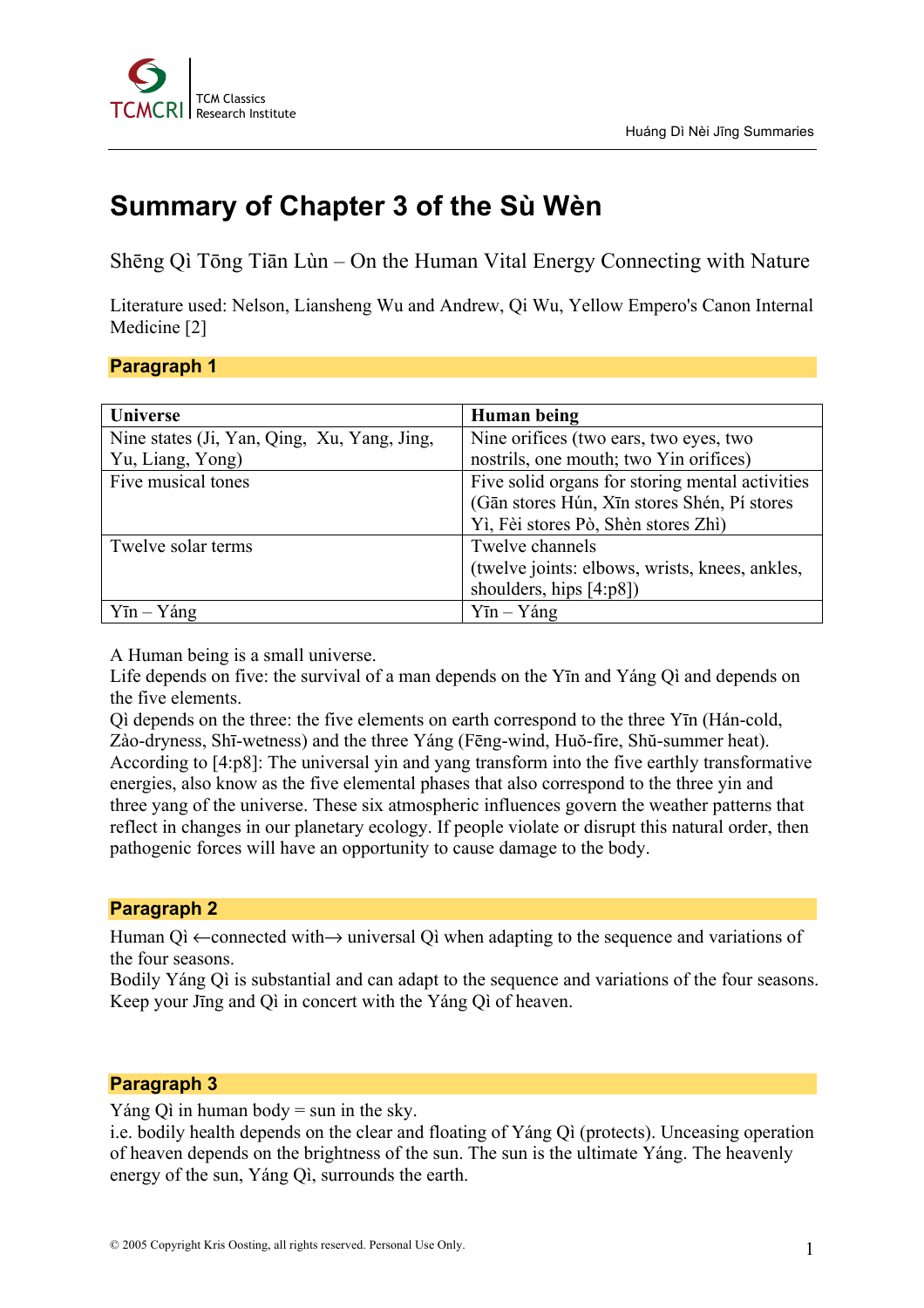

# **Paragraph 4**

| When man is invaded by | then                                                                     |
|------------------------|--------------------------------------------------------------------------|
| $H$ án – cold          | Be disquieted and restless, Shén and Qì excrete outside, Yáng            |
|                        | Qì becomes unstable.                                                     |
| $R\hat{e}$ – heat      | Be sweating a lot, irritable, breathe rapidly with noise.                |
|                        | Syndromes of short breath, gasp, thirst, polylogia, body is hot.         |
|                        | Can only be dispersed by perspiration.                                   |
|                        | [4:p9] Qì will escape.                                                   |
|                        | [4] also includes summer heat here.                                      |
| $Sh\bar{1}$ – wetness  | One's head will feel heavy like wrapped. Prolonged Shī will              |
|                        | turn to Rè. Eliminate in time, otherwise Rè will hurt Yīn Xuè to         |
|                        | cause malnourishment to the tendons $\rightarrow$ large tendons = rigid, |
|                        | contract, cramps; small tendons = flaccid.                               |
|                        | $[4:p9]$ loss of mobility, spasms, atrophy.                              |
| $F\bar{e}ng - wind$    | Swelling, four extremities will be swelling alternately (shows           |
| (see note below)       | exhaustion of Yáng Qi).                                                  |

Note: the Chinese text says [2]: 因于气, 为肿, (yīn yú qì, wéi zhǒng, ...) Lit: cause in qi, means swelling, ...

So, no word about wind. [4:p9] writes: A blockage of qi due to deficiency...

# **Paragraph 5**

| When one                  | then                                                                |
|---------------------------|---------------------------------------------------------------------|
| is over-worked            | Yáng Qì in body becomes hyperactive, excretes outside causing       |
|                           | exhaustion of Y <sub>I</sub> n.                                     |
|                           | If disease $=$ protracted, and weather $=$ hot in summer, then      |
|                           | disease of anterior Jue. Characteristics: deafness, blurred vision. |
|                           | $[4:p9]$ Jian Jue syndrome, syncope caused by the consumption       |
|                           | of Yīn fluids.                                                      |
| indulges in extreme anger | Yáng Qì will rush upward when one is in a great rage, taking        |
| (great rage)              | the Xuè with it. If Xuè stagnates in chest, then physique and the   |
|                           | vital energy will become obstructed.                                |
|                           | The confusion of vital energy and Xuè is called syncope due to      |
|                           | emotional upset.                                                    |
|                           | $[4:p9]$ obstructing blood flow in the head, resulting in           |
|                           | syncope. Bo Jue, syncope due to a battle between Qi and Xuè.        |
| tendons become damaged    | they loose their elasticy and contractibility; thus mobility        |
|                           | becomes impaired.                                                   |
| is sweating on only one   | warning sign of Pian Ku, hemiplegia.                                |
| side of the body          |                                                                     |
| (see note below)          |                                                                     |
| is sweating and pores are | Shī can invade causing Zuo Fei - rash, dermatitis, furuncle.        |

© 2005 Copyright Kris Oosting, all rights reserved. Personal Use Only. 2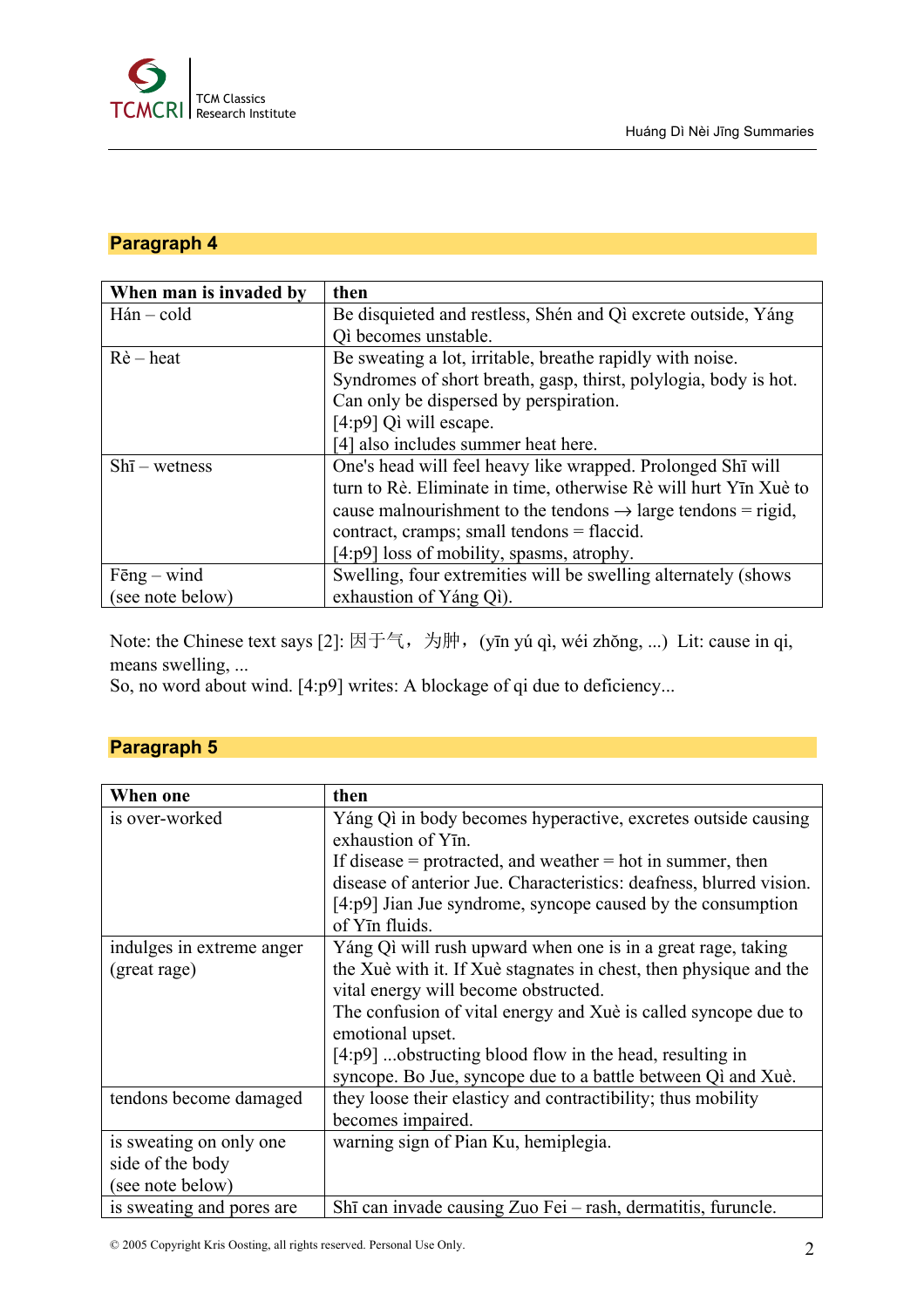

| open                          | Prickly heat [2].                                              |
|-------------------------------|----------------------------------------------------------------|
| is consuming large            | can induce Ding Chuan, larger lesions with pus.                |
| amounts of rich, greasy       | [2] cellulites.                                                |
| food                          |                                                                |
| sits or lies against the wind | Fēng and Hán can invade the skin, causing Zha, or red spots on |
| after heavy exertion and      | the nose. If accumulated over a long period, there will be Zuo |
| sweating                      | Chuang, lesions on the buttocks and in the rectal area, with   |
|                               | ulcerations and boils.                                         |

Note: [2] writes: if one side of the body of a man is usually obstructed and no sweat appears when one should perspire.

#### **Paragraph 6**

Yáng Qì transforms Jīng to nourish Shén and harmonizes with Yíng Qì to sustain the tendons.

| When                        | then                                                               |
|-----------------------------|--------------------------------------------------------------------|
| Skin pores lose regulating  | Yáng Qi becomes obstructed or damaged. Tendons will then           |
| function and pathogenic     | lose their source of nourishment. Body becomes stiff and           |
| Hán can enter               | movement is difficult and painful.                                 |
| pathogenic Hán enters       | causes stagnation of Xuè.                                          |
| channels                    | $[4:p10]$ bruising will be seen and will lead to Lou, perforated   |
| $[4:p10]$ Hán penetrates to | scrofula of the neck. At muscle level, lesions and wounds will     |
| Xuè level                   | not close or heal properly.                                        |
| Qì of channel system is     | moves through the circulation into the organs, it will manifest as |
| Xū, Hán will invade Zàng    | fear, fright, or startling nightmares.                             |
| and Fŭ.                     | Syndromes of timorousness (Xīn), timidness (Gān).                  |
| (see note below)            |                                                                    |
| Hán-evil is present and the | Yong Zhong, suppurative swelling with cysts and pus                |
| Ying Qi is blocked in the   | conditions will manifest.                                          |
| muscles                     |                                                                    |
| weak person sweats          | Shū-transporting points will be closed and cause Rè stagnated in   |
| excessively, Feng and Hán   | it. When both Rè and Hán attack simultaneously, wind-type          |
| can obstruct the pores, and | malaria will happen.                                               |
| fluids will accumulate in   | [4:p10] Shū-transporting points can become blocked, causing        |
| the muscle level            | Feng Nui, wind malaria with alternating chills and fever,          |
|                             | headache, and irritability.                                        |

Note: [4:p10] writes: when cold invades through the shu-transporting points ... continues to move through the circulation into the organs.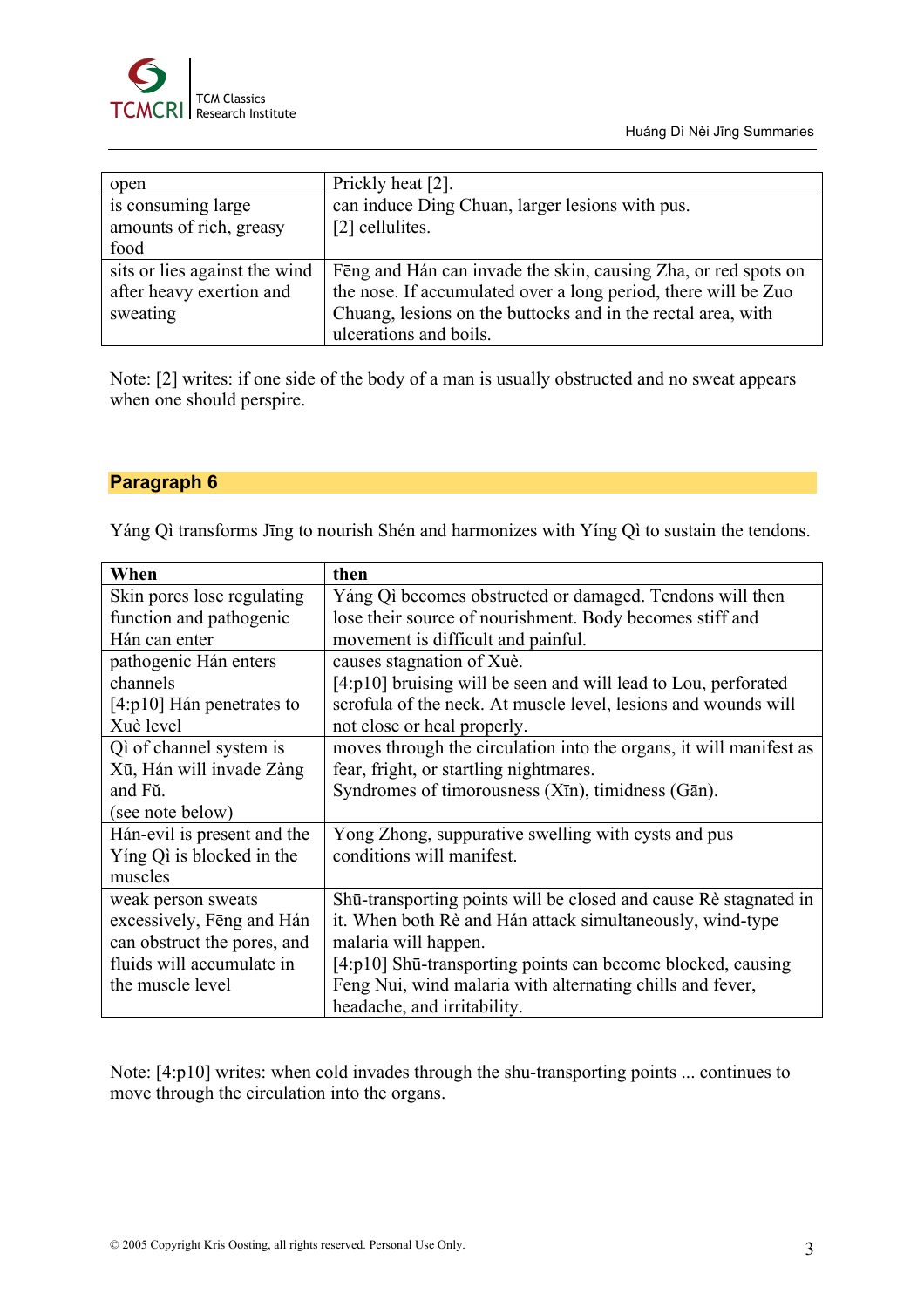

### **Paragraph 7**

Fēng-Wind is the main source of various diseases.

If one is centered and the emotions are clear and calm, Qì is abundant and resistance is strong.

#### **Paragraph 8**

When pathogenic Fēng remains in the body for a long time, then

it will transform, internalize, and stagnate to the point where the flow of Qì is impaired,

from top to bottom, side to side, between Yīn and Yáng.

Even the most accomplished doctor finds it difficult to remedy this condition.

- When Yáng Qì is stuck:
	- purge with herbs
	- sedate promptly with acupuncture.

Sun begins to rise at dawn. Yáng Qì begins to move to the outer body, the pores open. Peak of Yáng Qì is at noon. Advisable to relax and stay quiet so that the Yáng Qì does not escape.

As sun sets, Yáng Qì moves inward, pores begin to close. Do not engage in strenuous physical activity. Do not expose oneself to Hán, Shī, mist, or dew.

Follow the natural order of Yáng Qì as it rises, peaks, and sets. The body will stay healthy and will not be invaded by pathogenic factors causing disease.

# **Paragraph 9**

Yīn is the Jīng of the organs and the fountain of Qì. Yáng protects the exterior against pathogens. If Yáng has activities outside, then Yīn will correspond from inside.

If  $Y\bar{\text{in}}$  = insufficient and  $Y\acute{\text{an}}$  = excessive, causes  $Y\bar{\text{in}}$  inferior to  $Y\acute{\text{an}}$  ( $Y\bar{\text{in}}$  fails to contain Yáng), then flow in channels will become rapid, causing Yáng Qì to become excessive and reckless.

If Yáng = insufficient and Yīn = excessive, causes Yáng inferior to Yīn (Yáng Qì = Xū, unable to counterbalance Yīn), then communication between five Zàng becomes disrupted (stagnates) and the nine orifices become obstructed.

You stay healthy if the Yīn and Yáng energies are in harmony.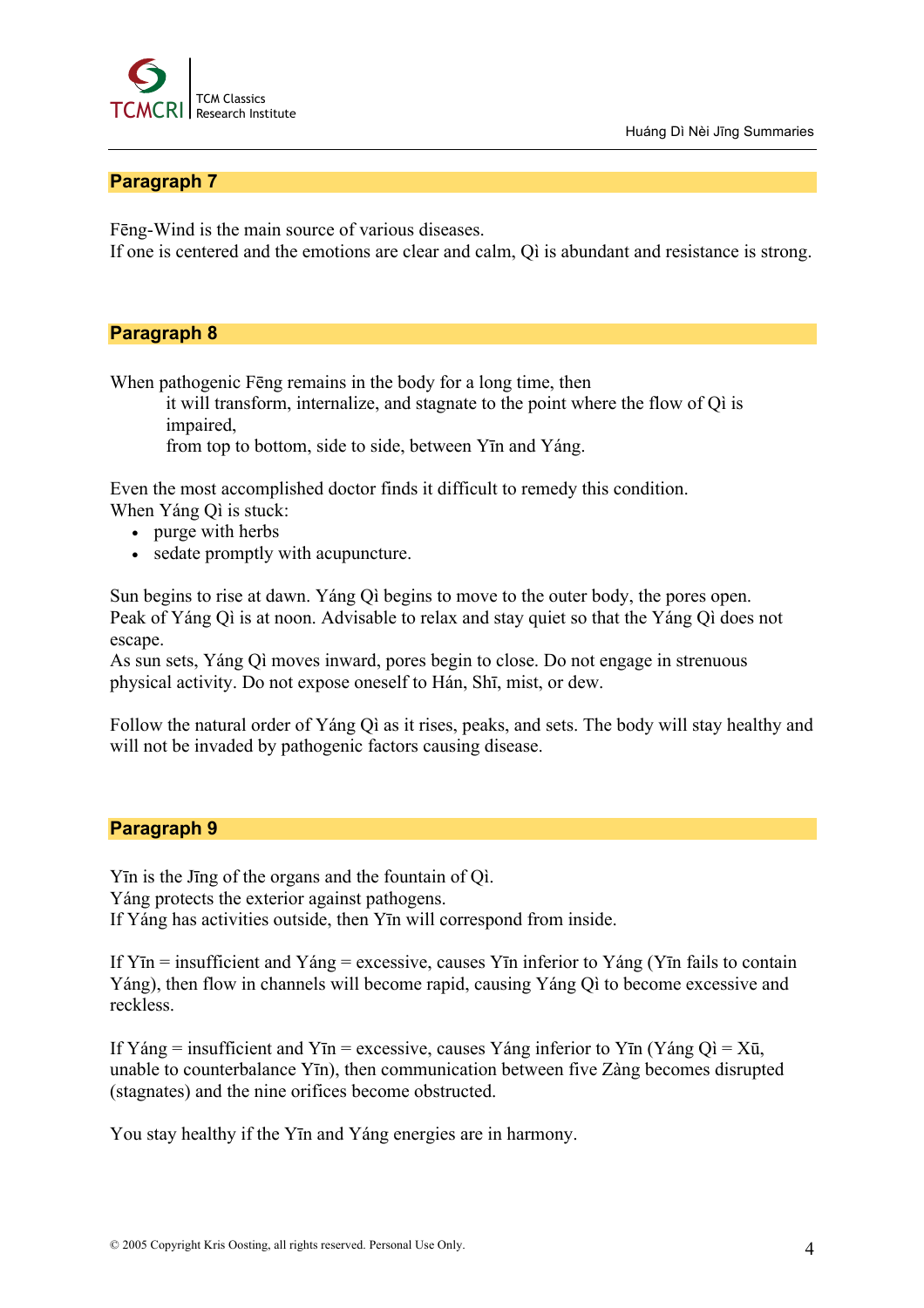

Huáng Dì Nèi Jīng Summaries

# **Paragraph 10**

When Fēng invades the body, Jīng and Xuè \* will suffer severe damage. As Xuè is stored in Gān, when damaged it will not nourish Gān.

If one overeats, then muscles and blood vessels of Wèi and intestines (Cháng) over-expand and suffer from food retention. The tendons will become loose. This leads to dysentery and hemorrhoids.

When liquor is taken excessively (overindulgence in alcohol), then (Fèi) Qì will run up reversely. ([4:p11] cause the energy to rise to the head).

When too much sexual intercourse, then Shèn Qì will be drained, causing damage and degeneration of the lower back. Also the body will draw Qì from the bones and marrow.

\* The Chinese characters [2] do not reveal the mention of Xuè. But both [2] and [4] mention Xuè in their translations.

#### **Paragraph 11**

The key to mastering health is to regulate the Yīn and the Yáng of the body.

If Yáng = excessive, and loses its function of defending outside, then Yīn will become consumed and dies out.

If Yīn and Yáng separate, Jīng and Shén will also leave each other.

So, it is important to keep them balanced, harmonious.

#### **Paragraph 12**

When

- one is attacked by Feng and exposed to dew/fog  $\rightarrow$  condition of Hán and Rè will occur. (dew/fog = Yīn-evil producing Hán, Fēng = Yáng-evil producing Rè).
- body is hurt by Feng-evil in spring and
	- o disease comes on immediately, then exogenous disease.
	- o disease does not comes on immediately but retains inside, then it will attack Pí, causing diarrhea, indigestion, and food retention.
- body is hurt by Shŭ (summer-heat) evil in summer and
	- o disease comes on immediately, then summer-heat disease.
	- o disease does not comes on immediately but incubates inside, then malaria will occur in autumn.
- body is hurt by Shī evil and it accumulates in Fèi in autumn, then
	- o if Shī-evil breaks out internally, cough will occur in winter.
	- $\circ$  if it breaks out externally, then tendons = weak and flaccid to form cold limbs with flaccidity in the winter.